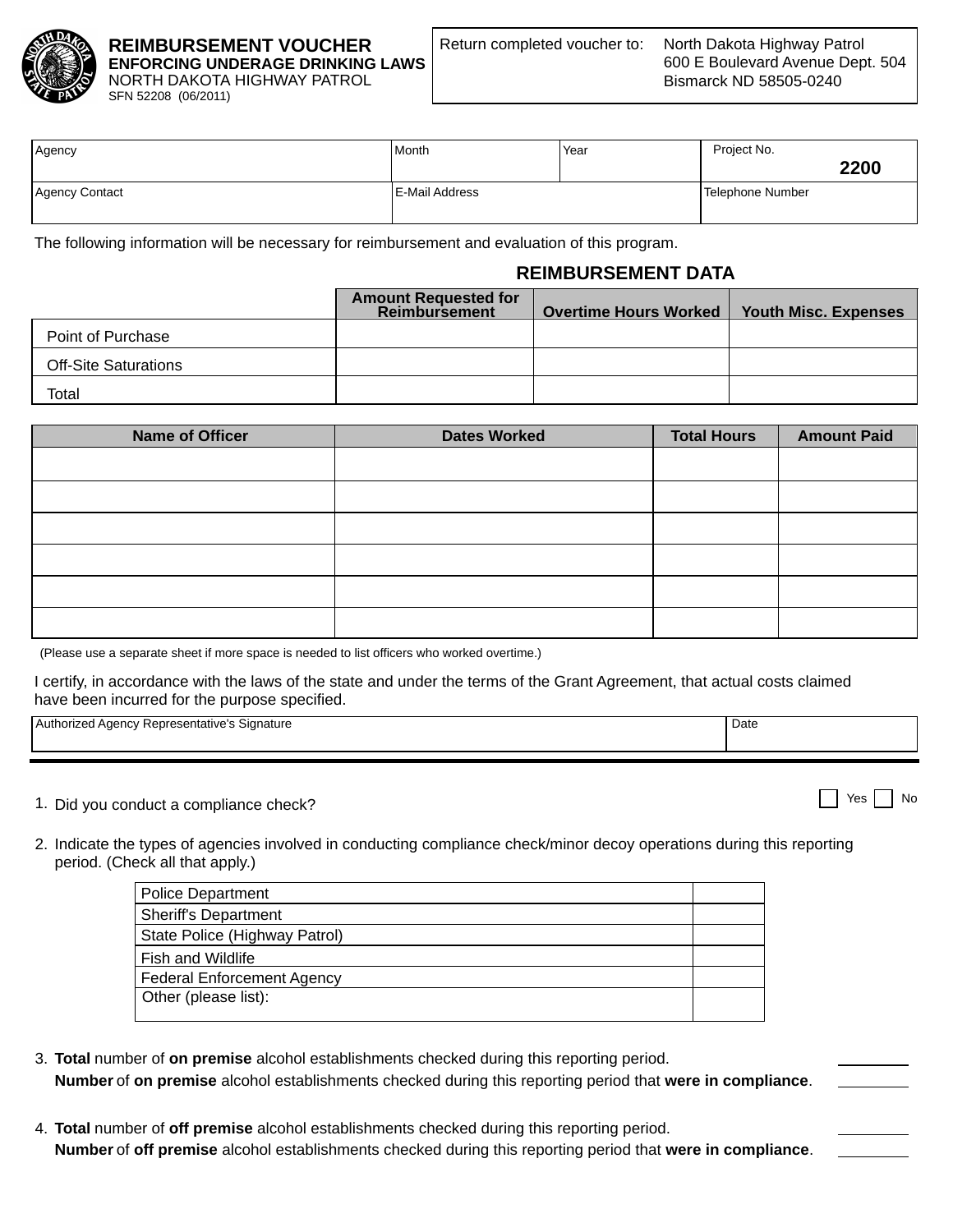- 5. Did you conduct a shoulder tap operation using a minor decoy under 21 during this reporting period?
	- How many adults purchased alcohol for the minor decoy? If yes: How many adults did not purchase alcohol for the minor decoy?
- 6. Number of youth involved in underage drinking **ENFORCEMENT** activities during this reporting period.
	- 6A. Indicate the types of underage drinking **ENFORCEMENT** activities in which youths participated during this reporting period. (Check all that apply.)

| <b>Compliance Checks</b>                           |  |
|----------------------------------------------------|--|
| <b>Control Party Dispersal Operations</b>          |  |
| <b>Shoulder Tap Operations</b>                     |  |
| Impaired Driving with a Focus on Youth             |  |
| <b>Sobriety Checkpoints</b>                        |  |
| Other (please list specific enforcement activity): |  |
|                                                    |  |
|                                                    |  |

- 7. Number of youth involved in **OTHER** (non task force/coalition-related) underage drinking enforcement activities during this reporting period.
	- 7A. Indicate the types of **OTHER** (non task force/coalition-related) underage drinking enforcement activities in which youths participated during this reporting period. (Check all that apply.)

- 8. Did you conduct underage drinking enforcement operations other than compliance checks during this reporting period?
- Yes  $\vert$ No

 $\Box$  Yes  $\Box$  No

9. Indicate the types of agencies involved in conducting underage drinking enforcement operations other than compliance check/minor decoy operations during this reporting period. (Check all that apply.)

| <b>Police Department</b>          |  |
|-----------------------------------|--|
| <b>Sheriff's Department</b>       |  |
| State Police (Highway Patrol)     |  |
| Fish and Wildlife                 |  |
| <b>Federal Enforcement Agency</b> |  |
| Other (please list agency):       |  |
|                                   |  |
|                                   |  |
|                                   |  |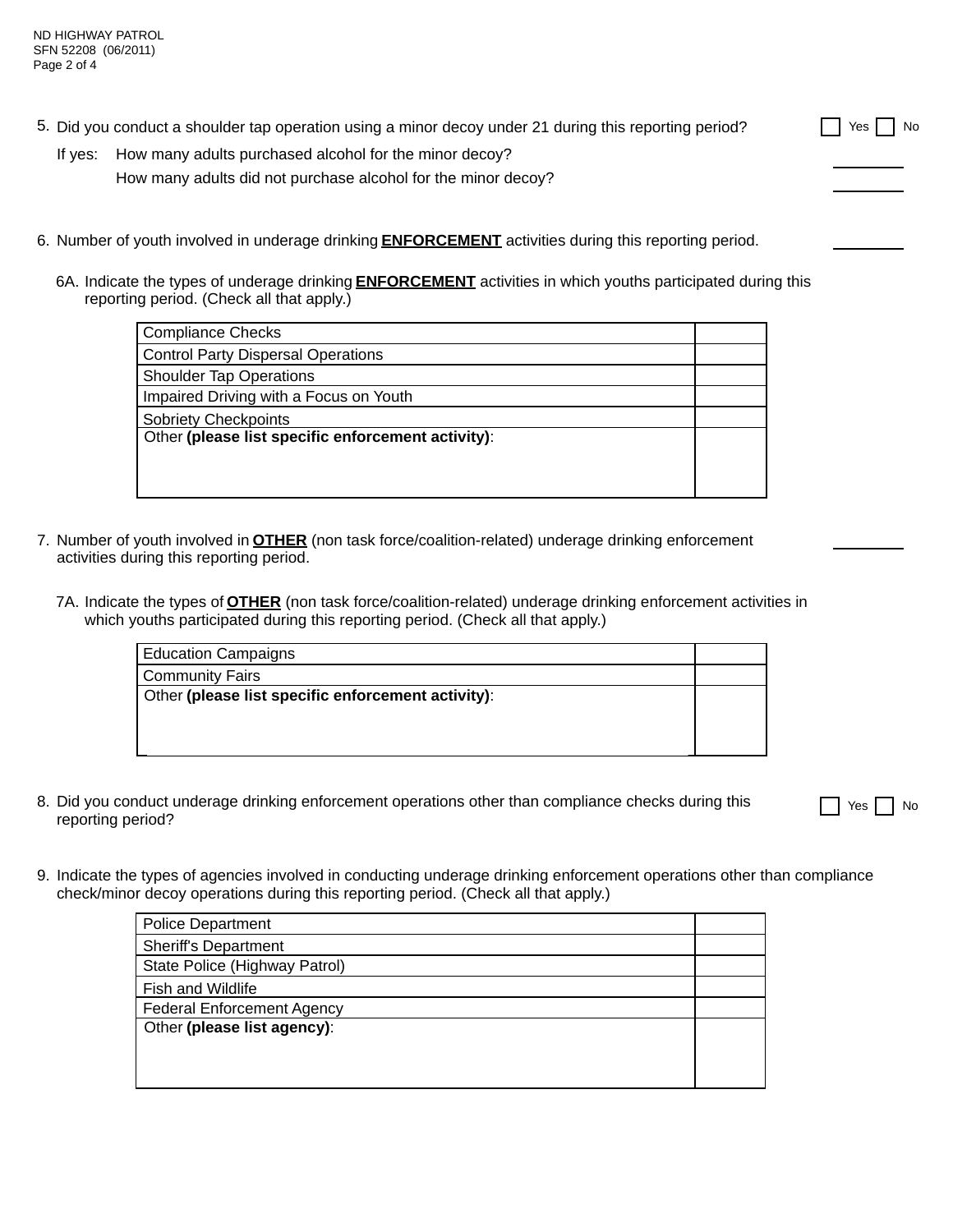10. Indicate the types of underage drinking enforcement operations (other than compliance check operations) conducted during this reporting period. (Check all that apply.)

| Party Patrols/Enforcement of Social Host Laws                                                                                |  |
|------------------------------------------------------------------------------------------------------------------------------|--|
| <b>Parking Lot Surveillance</b>                                                                                              |  |
| <b>Other Third Party Provision Operations</b>                                                                                |  |
| Sobriety Checkpoints (Even though the Underage Drinking Grant doesn't fund<br>these, we still need to report if they occur.) |  |
| Emphasis/Saturation Patrols (This would be enforcement conducted during<br>proms, games, etc.)                               |  |
| <b>Fake ID Enforcement</b>                                                                                                   |  |
| Source Investigations                                                                                                        |  |
| Cops in Shops                                                                                                                |  |

11. Number of adult citations issued during enforcement operations (other than compliance check operations) conducted during this reporting period. (Please enter number next to appropriate program.)  $\overline{1}$  absolute the absolute  $\overline{1}$ 

|                                                                                                                | <b>Alcohol</b><br>Related | INON-AICONOI<br>Related |
|----------------------------------------------------------------------------------------------------------------|---------------------------|-------------------------|
| Party Patrols/Enforcement of Social Host Laws                                                                  |                           |                         |
| <b>Shoulder Tap Operations</b>                                                                                 |                           |                         |
| Parking Lot Surveillance                                                                                       |                           |                         |
| <b>Other Third Party Provision Operations</b>                                                                  |                           |                         |
| Sobriety Checkpoints (Even though the Underage Drinking Grant doesn't fund<br>these, we still need to report.) |                           |                         |
| Emphasis/Saturation Patrols (This would be enforcement conducted during<br>proms, games, etc.)                 |                           |                         |
| <b>Fake ID Enforcement</b>                                                                                     |                           |                         |
| Other Impaired Driving with a Focus on Youth                                                                   |                           |                         |
| Source Investigations                                                                                          |                           |                         |
| <b>Other Enforcement</b>                                                                                       |                           |                         |
| Total                                                                                                          |                           |                         |

12. Number of youth citations issued during enforcement operations (other than compliance check operations) conducted during this reporting period. (Please enter number next to appropriate program.)

|                                                                                                                | Related | Related |
|----------------------------------------------------------------------------------------------------------------|---------|---------|
| Party Patrols/Enforcement of Social Host Laws                                                                  |         |         |
| <b>Shoulder Tap Operations</b>                                                                                 |         |         |
| Parking Lot Surveillance                                                                                       |         |         |
| <b>Other Third Party Provision Operations</b>                                                                  |         |         |
| Sobriety Checkpoints (Even though the Underage Drinking Grant doesn't fund<br>these, we still need to report.) |         |         |
| Emphasis/Saturation Patrols (This would be enforcement conducted during<br>proms, games, etc.)                 |         |         |
| <b>Fake ID Enforcement</b>                                                                                     |         |         |
| Other Impaired Driving with a Focus on Youth                                                                   |         |         |
| Source Investigations                                                                                          |         |         |
| <b>Other Enforcement</b>                                                                                       |         |         |
| Total                                                                                                          |         |         |

Alcohol Non-Alcohol